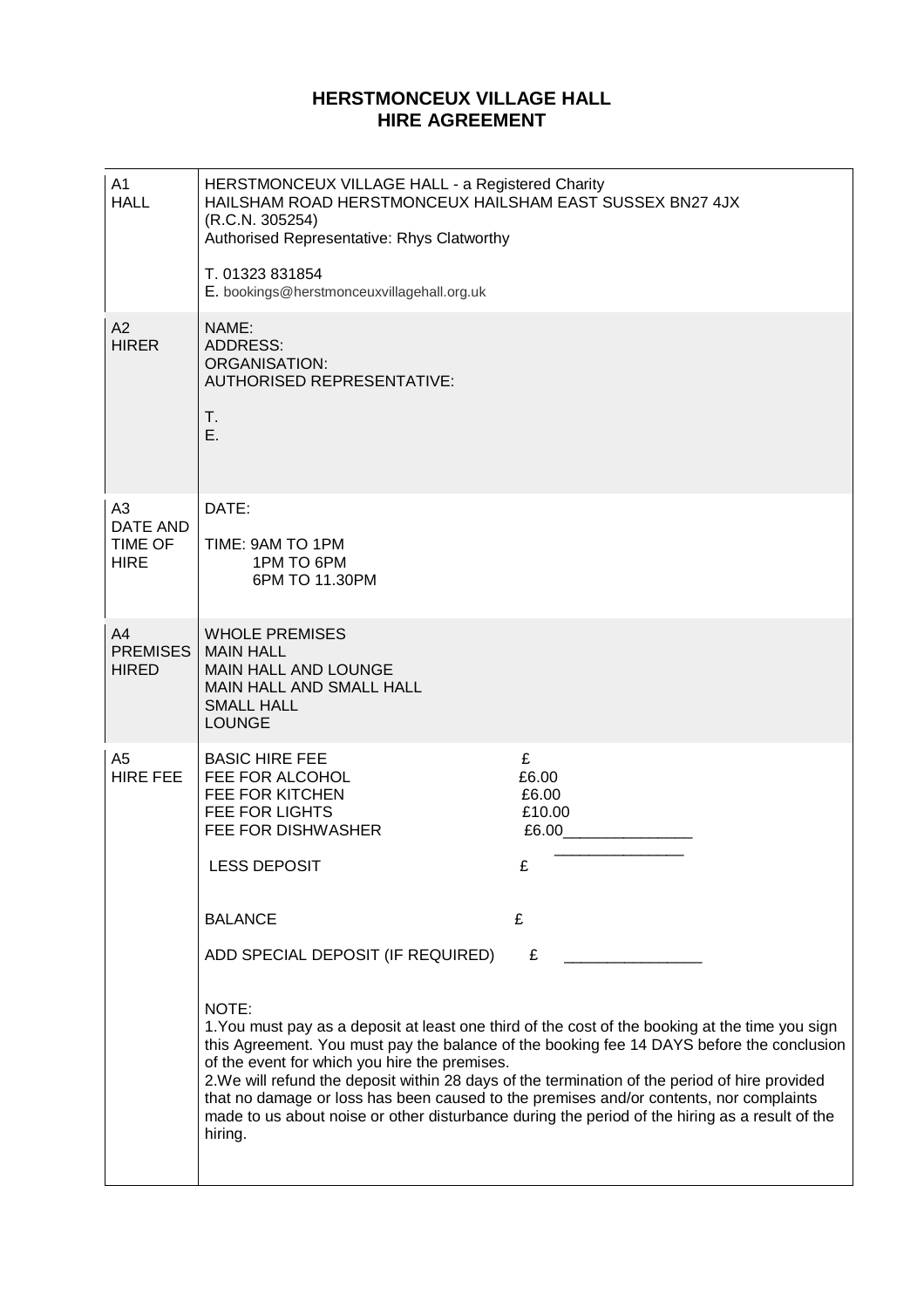| A <sub>6</sub><br><b>PURPOSE</b><br>OF HRE |                                                                                                                                                                                                                                                                                                                                                                                                                                                                                                                                                                                                                                                                                                                                                                                                        |  |
|--------------------------------------------|--------------------------------------------------------------------------------------------------------------------------------------------------------------------------------------------------------------------------------------------------------------------------------------------------------------------------------------------------------------------------------------------------------------------------------------------------------------------------------------------------------------------------------------------------------------------------------------------------------------------------------------------------------------------------------------------------------------------------------------------------------------------------------------------------------|--|
|                                            | Is this a commercial hire? Yes / No                                                                                                                                                                                                                                                                                                                                                                                                                                                                                                                                                                                                                                                                                                                                                                    |  |
|                                            | <b>SPECIAL condition for use with commercial hirers:</b><br>"Village halls are usually held on strict trusts which require the management committee to<br>ensure that the hall is administered in accordance with those trusts. Accordingly we are<br>bound to preserve and hereby reserve the right to terminate this Agreement by not less than<br>seven days' notice in writing to you in the event of the hall being required on the same<br>date/time for the fulfilment of its charitable purposes.<br>In the event of such termination by us, we will refund to you all monies paid by you to us.<br>We will not, however, be liable to make any further payment to you in respect of expenses,<br>costs or losses incurred directly or indirectly by you in relation to any such termination." |  |
| A7<br><b>FOOD</b>                          | Is food to be provided at the event? Yes / No                                                                                                                                                                                                                                                                                                                                                                                                                                                                                                                                                                                                                                                                                                                                                          |  |
| A <sub>8</sub><br><b>ALCOHOL</b>           | Is alcohol to be provided at the event? Yes / No                                                                                                                                                                                                                                                                                                                                                                                                                                                                                                                                                                                                                                                                                                                                                       |  |
|                                            | If yes then the separate Application for Sale of Alcohol form must be completed                                                                                                                                                                                                                                                                                                                                                                                                                                                                                                                                                                                                                                                                                                                        |  |
| A <sub>9</sub><br><b>FILM</b>              | Will there be exhibition of a film? Yes / No                                                                                                                                                                                                                                                                                                                                                                                                                                                                                                                                                                                                                                                                                                                                                           |  |
| A10<br><b>MUSIC</b>                        | Will live music be performed or recorded music played? Yes / No                                                                                                                                                                                                                                                                                                                                                                                                                                                                                                                                                                                                                                                                                                                                        |  |
| A11<br>DATE OF<br><b>AGREEMENT</b>         |                                                                                                                                                                                                                                                                                                                                                                                                                                                                                                                                                                                                                                                                                                                                                                                                        |  |

**NOTE: Please note the CCTV, Privacy and General Data Protection Information in Clause 26 of the Standard Conditions attached or available to view on our Website. By signing this Agreement you are deemed to have read and accepted the terms, accepted them and authorised the Hall to hold your data.**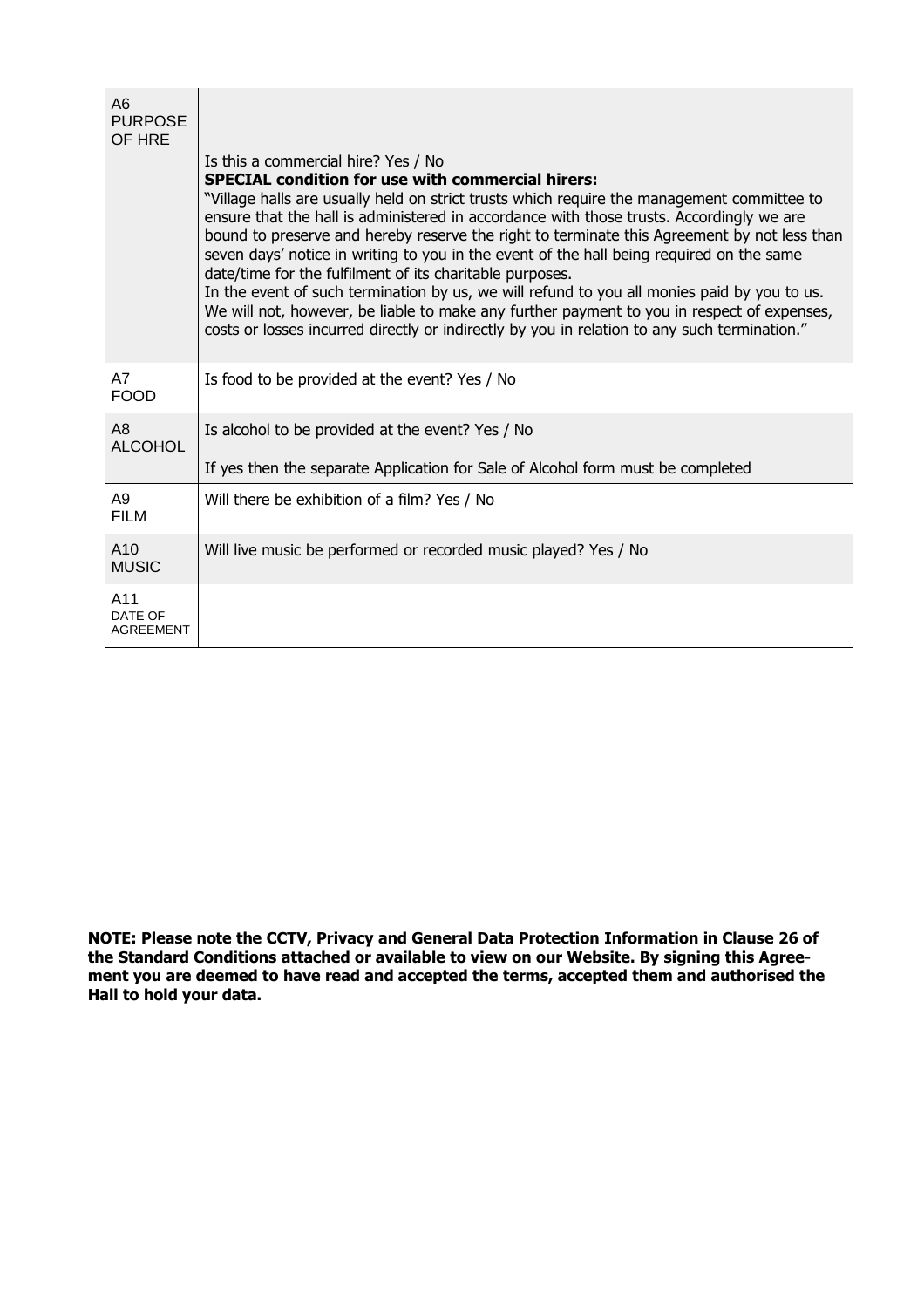# **PARTIES**

(1) The Hall named in clause A1 acting by its management committee.

(2) The person or organisation named in clause A2.

## **AGREED** as follows:

**1.** Throughout this Agreement:

• the Hall named in clause A1 is referred to as "we"; "our" is to be construed accordingly and "we" and "us" mean and include the Hall's charity trustees, employees, volunteers, agents and invitees

• the person or organisation named in clause A2 is referred to as "you"; and "your" is to be construed accordingly; "you" also includes the members of your management committee (if appropriate), your employees, volunteers, agents and invitees

• where you must seek our consent, tell us about something or give us something, you must speak to and seek consent from the Authorised Representative or Hall Secretary or, if neither is available, any of our charity trustees.

**2.** In consideration of the hire fee described in clause A5, we agree to permit you to use the premises described in clause A4 for the purpose described in clause A6 for the period(s) described in clause A3. The details inserted in A3 TO A5 and the answers to the questions in sub-clauses A6 to A10 are terms of this Agreement. This Agreement includes the annexed Standard Conditions of Hire and the Special Conditions of Hire (if any) set out in the attached Schedule.

**3.** You agree not to exceed the maximum permitted number of people per room including the organisers/performers

Main Hall 280 Dancing/Standing

200 Seated

Small Hall 80 Dancing/Seated

**4.** The hall has a licence with the Performing Right Society (PRS) for the performance of copyright music from Phonographic Performance Licence (PPL).

**4.1** We have a Premises Licence authorising entertainment and the sale of alcohol. You hereby acknowledge receipt of a copy of the conditions of the Premises Licence and/or Operating Schedule for the premises, in accordance with which the hiring must be undertaken, and agree to apply with all obligations therein. If we believe that a Temporary Event Notice (TEN) would be in our best interests for this hiring, we can require you to give notice of a TEN.

**5.** You agree with us to be present (by your authorised representative, if appropriate) during the hiring and to comply fully with this Agreement.

**6.** We and you hereby agree that the Standard Conditions of Hire (see below), together with any additional conditions imposed under the Premises Licence or that we deem necessary, form part of the terms of this Agreement unless we and you agree in writing.

**7.** None of the provisions of this Agreement are intended to or will operate to confer any benefit pursuant to the Contracts (Rights of Third Parties) Act 1999 on a person who is not named as a party to this Agreement. Signed by the person named at A1 above, duly authorised, on behalf of the Hall.

Signed by the person named at A2 above, duly authorised, on behalf of the organisation named at A2 above, where applicable.

# **SIGNED**

# **SIGNED**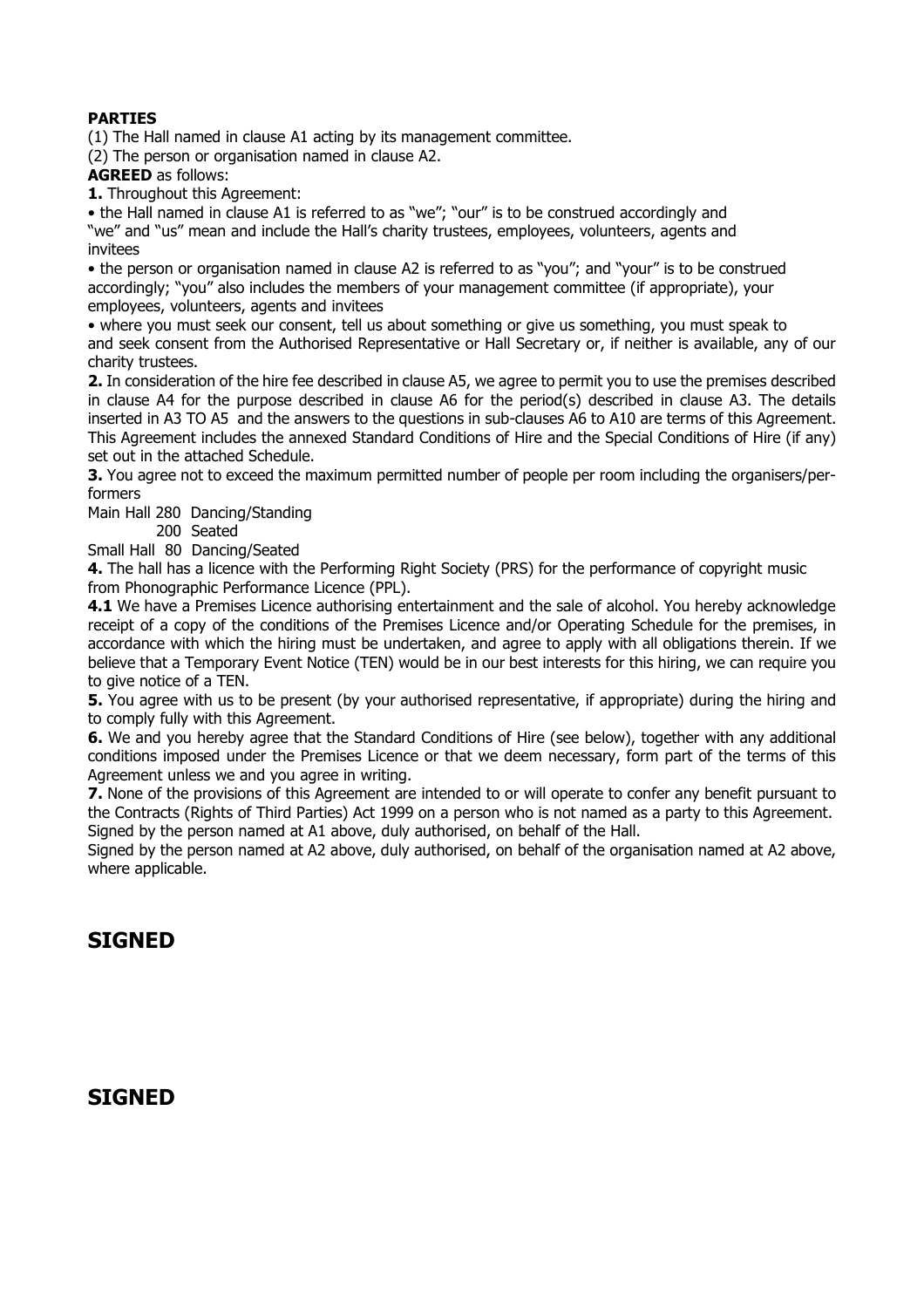# **Standard Conditions of Hire**

If you are in any doubt as to the meaning of any of the Conditions, you must seek clarification from us without delay.

# **1. Age**

You, not being a person under 18 years of age, hereby accept responsibility for being in charge of and on the premises at all times when the public are present and for ensuring that all Standard Conditions under this Agreement relating to management and supervision of the premises are met.

# **2. Supervision**

During the period of the hiring, you are responsible for:

(i) supervision of the premises, the fabric and the contents;

(ii) care of the premises, safety from damage however slight or change of any sort; and

(iii) the behaviour of all persons using the premises whatever their capacity, including proper

supervision of car parking arrangements so as to avoid obstruction of the highway.

As directed by us, you must make good or pay for all damage (including accidental damage) to the premises or to the fixtures, fittings or contents and for loss of contents.

# **3. Use of premises**

You must not use the premises (including the car park, if any) for any purpose other than that described in the Agreement and must not sub-hire or use the premises or allow the premises to be used for any unlawful or unsuitable purpose or in any unlawful way nor do anything or bring on to the premises anything which might endanger the premises or render invalid any insurance policies covering the premises nor allow the consumption of alcohol without our written permission.

# **4. Insurance and indemnity**

(i) You are liable for:

(a) the cost of repair of any damage (including accidental and malicious damage) done to any part of the premises including its curtilage or its contents

(b) the cost of repair of any damage (including accidental and malicious damage) done to our WiFi service (if any)

(c) all claims, losses, damages and costs made against or incurred by us, our employees, volunteers, agents or invitees in respect of damage or loss of property or injury to persons arising as a result of your use of the premises (including the storage of equipment) and your use of our WiFi service (if any), and

(d) all claims, losses, damages and costs made against or incurred by us as a result of any nuisance caused to a third party as a result of your use of the premises and/or the use of our WiFi service (if any), and subject to sub-clause (ii), you must indemnify us against such liabilities.

(ii) We will take out adequate insurance to insure the liabilities described in sub-clauses (i)(a) and (b) above and may, in our discretion and in the case of non-commercial hirers, insure the liabilities described in subclauses (i)(c) and (d) above. We will claim on our insurance for any liability you incur but you must indemnify us against:

# (a) any insurance excess incurred and

(b) the difference between the amount of the liability and the monies we receive under the insurance policy.

(iii) Where we do not insure the liabilities described in sub-clauses (i)(c) and (d) above, you must take out adequate insurance to insure such liability and on demand must produce the policy and current receipt or other evidence of cover to our Hall Secretary. If you fail to produce such policy and evidence of cover, we will cancel this Agreement and re-hire the premises to another hirer.

We are insured against any claims arising out of our own negligence.

# **5. Gaming, betting and lotteries**

You must ensure that nothing is done on or in relation to the premises in contravention of the law relating to gaming, betting and lotteries.

# **6. Music Copyright licensing**

You must ensure that we hold relevant licences under Performing Right Society (PRS) and the Phonographic Performance Licence (PPL) or, where appropriate, you must hold such licence(s).

# **7. Music**

You must have our written permission for performance of live music and the playing of recorded music under the Deregulation Act 2015. This Agreement confers that permission.

# **8. Film and Television**

You must restrict children from viewing age-restricted films classified according to the recommendations of the British Board of Film Classification. You must ensure that you have the appropriate copyright licences for film. This Agreement confers the required permission on you. (The Deregulation Act 2015 requires you to have our written permission to show a film). You must ensure you have the correct licence to view television.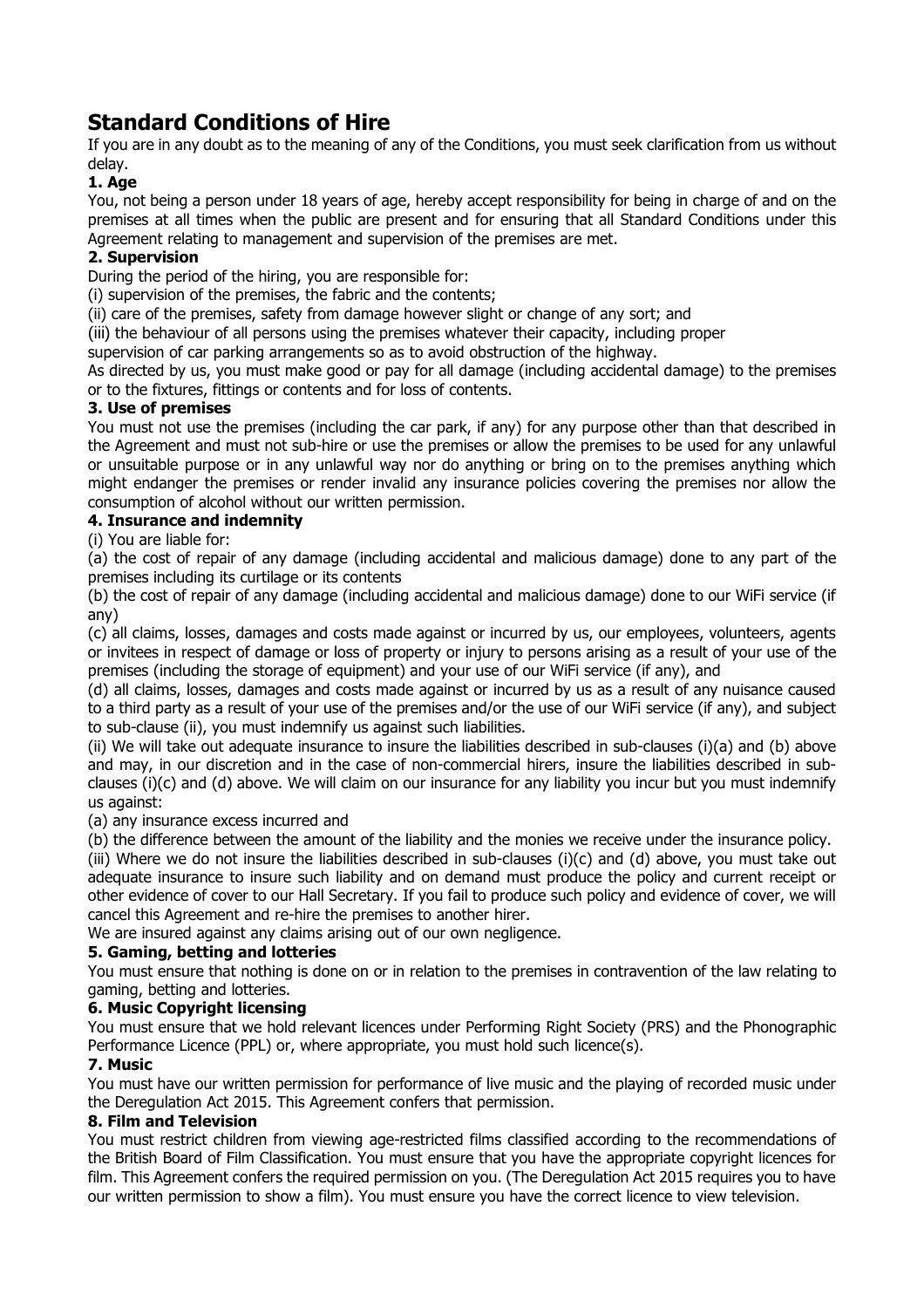## **9. Safeguarding children, young people and vulnerable adults**

You must ensure that any activities for children, young people and other vulnerable adults are only provided by fit and proper persons in accordance with the Safeguarding Vulnerable Groups Act 2006 and any subsequent legislation. When requested, you must provide us with a copy of your Safeguarding Policy and evidence that you have carried out relevant checks through the Disclosure and Barring Service (DBS).

#### **10. Public safety compliance**

You must comply with all conditions and regulations made in respect of the premises by the Local Authority, the Licensing Authority, and our fire risk assessment or otherwise, particularly in connection with any event which constitutes regulated entertainment, at which alcohol is sold or provided or which is attended by children. You must also comply with our health and safety policy.

You must call the Fire Service to any outbreak of fire, however slight, and give details to our Hall Secretary. (i) You acknowledge that you have received instruction in the following matters:

• The action to be taken in event of fire. This includes calling the Fire Brigade and evacuating the hall.

- The location and use of fire equipment.
- Escape routes and the need to keep them clear.
- Method of operation of escape door fastenings.

• Appreciation of the importance of any fire doors and of closing all fire doors at the time of a fire.

• Location of the first aid box.

(ii) In advance of any activity whether regulated entertainment or not you must check the following items:

- That all fire exits are unlocked and panic bolts are in good working order.
- That all escape routes are free of obstruction and can be safely used for instant free public exit.

## • **That any fire doors are not wedged open**.

- That exit signs are illuminated.
- That there are no fire-hazards on the premises.

(iii)That emergency lighting supply illuminating all exit signs and routes are turned on during the whole of the time the premises are occupied (if not operated by an automatic mains failure switching device).

#### **11. Noise**

You must ensure that the minimum of noise is made on arrival and departure, particularly late at night and early in the morning. You must, if using sound amplification equipment, ensure that noise is not audible outside the Hall and comply with any other licensing condition for the premises.

#### **12. Drunk and disorderly behaviour and supply of illegal drugs**

You must ensure that in order to avoid disturbing neighbours of the hall and avoid violent or criminal behaviour:

(i) no one attending the event consumes excessive amounts of alcohol

(ii) no illegal drugs are brought onto the premises.

Drunk and disorderly behaviour is not permitted either on the premises or in its immediate vicinity. We will ask any person suspected of being drunk, under the influence of drugs or who is behaving in a violent or disorderly way to leave the premises in accordance with the Licensing Act 2003.

#### **13. Food, health and hygiene**

You must, if preparing, serving or selling food, observe all relevant food health and hygiene legislation and regulations. In particular dairy products, vegetables and meat on the premises must be refrigerated and stored in compliance with the Food Temperature Regulations. The premises are provided with a refrigerator.

#### **14. Electrical appliance safety**

You must ensure that any electrical appliances brought by you to the premises and used there are safe, in good working order, and used in a safe manner in accordance with the Electricity at Work Regulations 1989. Where a residual circuit breaker is provided you must make use of it in the interests of public safety.

#### **15. Stored equipment**

We accept no responsibility for any stored equipment or other property brought on to or left at the premises, and all liability for loss or damage is hereby excluded. All equipment and other property (other than stored equipment) must be removed at the end of each hiring or we will charge fees each day or part of a day at the hire fee per hiring until the same is removed.

We may, in our discretion, dispose of any items referred to below by sale or otherwise on such terms and conditions as we think fit, and charge you any costs we incur in storing and selling or otherwise disposing of the same, in any of the following circumstances:

(i) your failure either to pay any charges in respect of stored equipment due and payable or to remove the same within seven days after the agreed storage period has ended

(ii) your failure to dispose of any property brought on to the premises for the purposes of the hiring.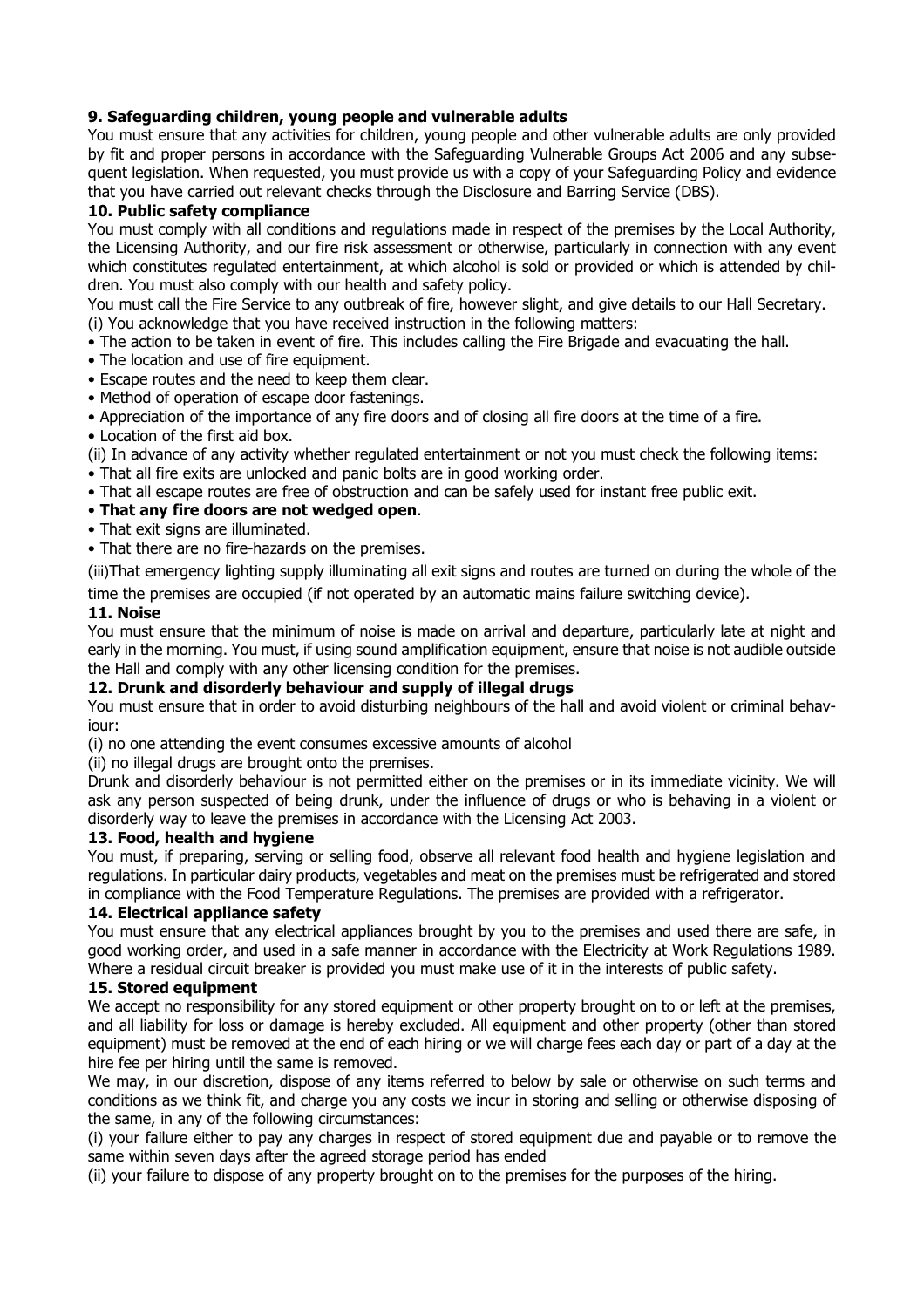# **16. Smoking (including e-cigarettes)**

You must comply with the prohibition of smoking in public places provisions of the Health Act 2006 and regulations made thereunder. We will ask any person who breaches this provision to leave the premises. You must ensure that anyone wishing to smoke does so outside and disposes of cigarette ends, matches etc. in a tidy and responsible manner, so as not to cause a fire.

# **17. Accidents and dangerous occurrences**

You must report to us as soon as possible any failure of our equipment or equipment brought in by you. You must report all accidents involving injury to the public to us as soon as possible and complete the relevant section in our accident book. You must report certain types of accident or injury on a special form to the relevant Incident Contact Centre. Our Hall Secretary will give assistance in completing this form and can provide contact details of the relevant Incident Contact Centre. This is in accordance with the Reporting of Injuries, Diseases and Dangerous Occurrences Regulations 2013 (RIDDOR).

# **18. Explosives and flammable substances**

You must ensure that:

- (i) Highly flammable substances are not brought into, or used in any part of the premises.
- (ii) No internal decorations of a combustible nature (e.g. polystyrene, cotton wool) are erected without our consent.

# **19. Heating**

You must ensure that no unauthorised heating appliances are used on the premises when open to the public without our consent. You must not use portable liquefied propane gas (LPG) heating appliances.

# **20. Animals**

You must ensure that Guide dogs, Hearing dogs and assistance dog owners are allowed on the premises but no other animal is permitted on the premises without prior written consent from the Hall.

## **21. Fly posting**

You must not carry out or permit fly posting or any other form of unauthorised advertisements for any event taking place at the premises, and must indemnify and keep indemnified us accordingly against all actions, claims and proceedings arising from any breach of this Condition. If you fail to observe this Condition you may be prosecuted by the local authority.

# **22. Sale of goods**

You must, if selling goods on the premises, comply with Fair Trading Laws and any code of practice used in connection with such sales. In particular, you must ensure that the total prices of all goods and services are prominently displayed, as must be the organiser's name and address and that any discounts offered are based only on Manufacturers' Recommended Retail Prices.

# **23. WiFi Services**

When using the WiFi service you agree at all times to be bound by the following provisions:

(i) not to use the WiFi service for any for the following purposes:

(a) disseminating any unlawful, harassing, libellous, abusive, threatening, harmful, vulgar, obscene or otherwise objectionable material or otherwise breaching any laws;

(b) transmitting material that constitutes a criminal offence or encourages conduct that constitutes a criminal offence, results in civil liability or otherwise breaches any applicable laws, regulations or code of practice;

(c)interfering with any other persons use or enjoyment of the WiFi service; or

(d) making, transmitting or storing electronic copies of material protected by copyright without permission of the owner;

(ii) to keep any username, password, or any other information which forms part of the WiFi service security procedure confidential and not to disclose it to any third party.

# **24. Termination of the WiFi service**

We have the right to suspend or terminate our wifi service immediately in the event that there is any breach of any of the provisions of these Standard Conditions including without limitation:

(i) if you use any equipment which is defective or illegal;

(ii) if you cause any technical or other problems to our WiFi service;

(iii)if, in our opinion, you are involved in fraudulent or unauthorised use of our WiFi service;

(iv) if you resell access to our WiFi service; or

(v) if you use our WiFi service in contravention of the terms of these Standard Conditions.

# **25. Availability of WiFi Services**

(i) Although we aim to offer the best WiFi service possible, we make no promise that the WiFi service will meet your requirements. We cannot guarantee that our WiFi service will be fault-free or accessible at all times.

(ii) It is your responsibility to ensure that any WiFi enabled device used by you is compatible with our WiFi service and is switched on. The availability and performance of our WiFi service is subject to all memory,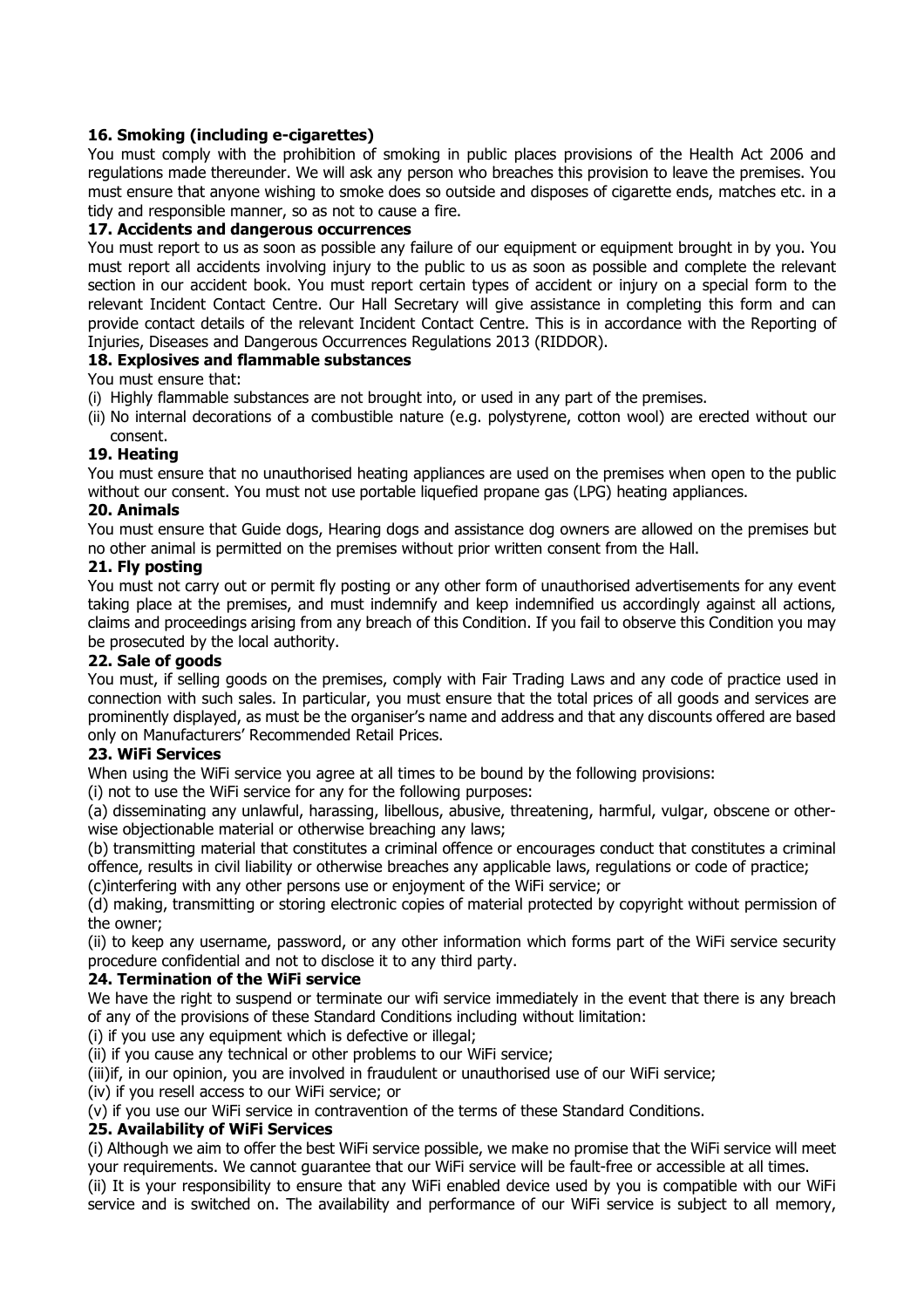storage and any other limitations in your device. Our WiFi service is only available to your device when it is within the operating range of the main hall.

(iii) We are not responsible for data, messages, or pages that you may lose or that become misdirected because of the interruptions or performance issues with our WiFi service or wireless communications networks generally. We may impose usage, or service limits, suspend service, or block certain kinds of usage in our sole discretion, to protect other users of our WiFi service. Network speed is no indication of the speed at which your WiFi enabled device or our WiFi service sends or receives data. Actual network speed will vary based on configuration, compression and network congestion.

### **26. CCTV, Privacy and Data Protection**

**Wi-Fi**

**(i) We may collect and store personal data through your use of our WiFi service.**

**(ii)We may process all information about you which is provided in relation to our WiFi service in accordance with your legal rights under the Data Protection 1998 and solely for the purposes of offering the WiFi service.**

(iii)By using our WiFi service, you agree to the terms of this clause 26. If you would like more **information or object to anything in these conditions, you should speak to the Booking Clerk or the Hall Secretary.**

**When using the WiFi service the Hirer agrees at all times to be bound by the following provisions: (a) not to use the WiFi service for any of the following purposes:**

**(i) disseminating any unlawful, harassing, libellous, abusive, threatening, harmful, vulgar, obscene or otherwise objectionable material or otherwise breaching any laws;**

**(ii) transmitting material that constitutes a criminal offence or encourages conduct that constitutes a criminal offence, results in civil liability or otherwise breaches any applicable laws, regulations or code of practice;**

**(iii) interfering with any other persons use or enjoyment of the WiFi service; and**

**(iv) making, transmitting or storing electronic copies of material protected by copyright without permission of the owner**

**(b) to keep any username, password, or any other information which forms part of the WiFi service security procedure confidential and not to disclose it to any third party. CCTV**

**Images are being monitored and recorded for the purpose of crime prevention and public safety. This scheme is controlled by the Hall and further information can be obtained from the Authorised Representative of the Hall on the contact details on this agreement.**

#### **General Data Protection**

**The Hall uses personal data for the purposes of managing the Hall, its bookings and finances, running and marketing events at the Hall, staff employment and its fundraising activities. Data may be retained for up to seven years for accounts purposes and for longer where required by** the Hall's insurers. If you would like to find out more about how we use your personal data or **want to see a copy of information about you we hold, please contact the Hall Secretary. 27. Cancellation**

If you wish to cancel the booking before the date of the event and we are unable to conclude a replacement booking, we may, in our complete discretion, return the deposit or require payment of the hire fee?

We reserve the right to cancel this Agreement by giving you written notice in the event of:

- (i) the premises being required for use as a Polling Station for a Parliamentary or Local Government election or by-election;
- (ii) our reasonably considering that (a) such hiring will lead to a breach of licensing conditions, if applicable, or other legal or statutory requirements, or (b) unlawful or unsuitable activities will take place at the premises as a result of this hiring;
- (ii) the premises becoming unfit for your intended use;

(iii) an emergency requiring use of the premises as a shelter for the victims of flooding, snowstorm, fire, explosion or those at risk of these or similar disasters.

In any such case you will be entitled to a refund of any deposit already paid, but we will not be liable to you for any resulting direct or indirect loss or damages whatsoever.